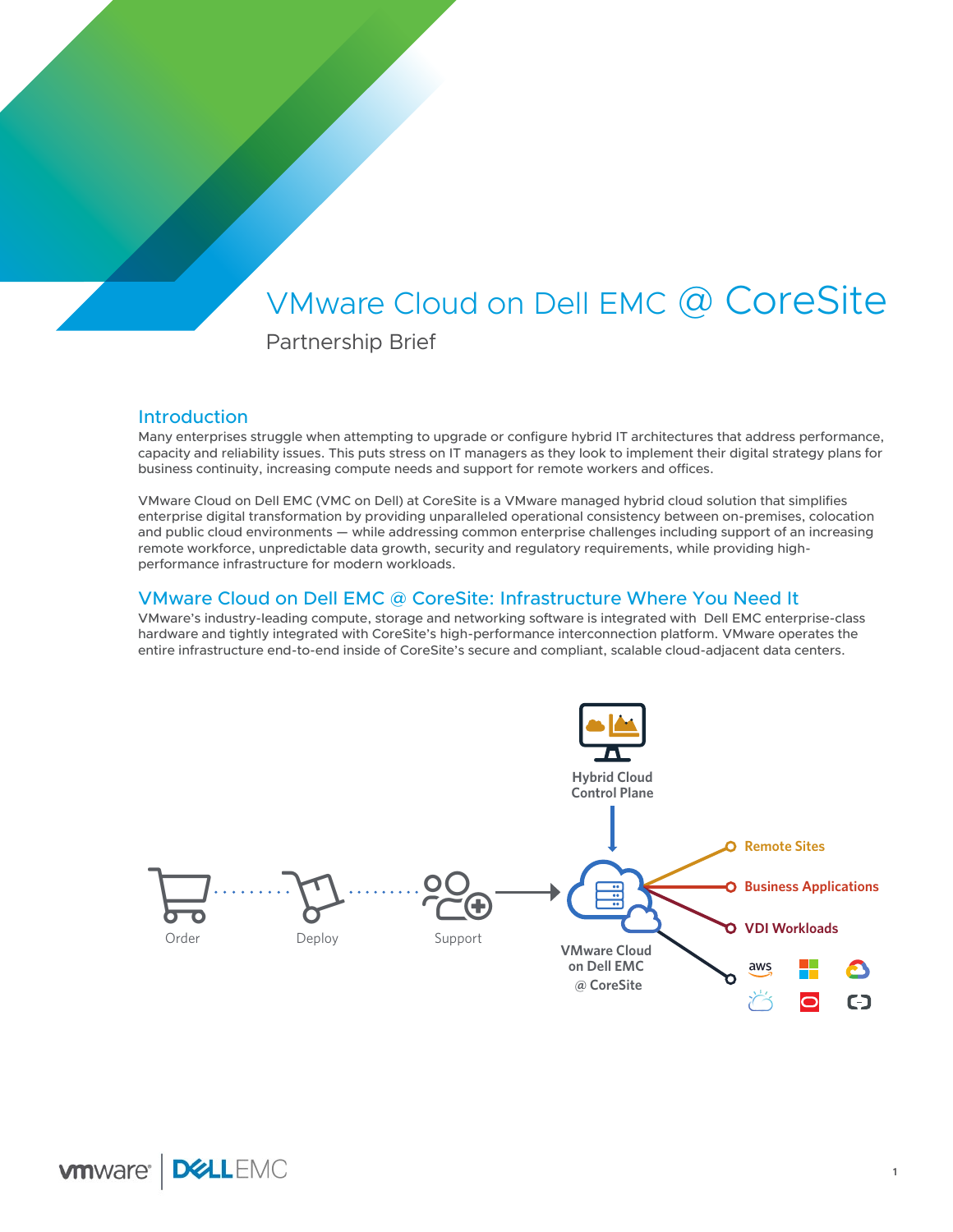### High Performance and Reliability **Flexibility and Optionality** Secure and Compliant

- Fully managed cloud service and scalable infrastructure that allows the customer to focus on the business instead of hardware and facility management
- CoreSite's guarantees 100% Environment uptime backed by a service-level agreement (SLA) with an industry record of eight-9s uptime in 2019 across the portfolio
- Direct integration to leading public cloud providers via high-speed fiber and virtual interconnects of the CoreSite Open Cloud Exchange® delivering low latency, enhanced security and optimal network performance

- Broker access to 775+ networks. clouds and IT services
- Proof-of-Concept labs where a company can test and see how their network performs with VMware Cloud on Dell EMC
- VMware Cloud on Dell EMC and CoeSite Monthly payment options that allow a company to shift IT expenses to an operationally costed model

- CoreSite-employed security personnel are on-site 24x7x365, providing enhanced protection above other measures including: mantraps, biometric scanners, IP-DVR cameras and more
- High-performance fiber interconnections between network, cloud and SaaS providers which bypass the public internet

# Simplifying Hybrid IT and Accelerating Business Innovation

The VMware Cloud on Dell EMC @ CoreSite solution helps enterprises address several operational, performance, security and compliance challenges:

- **•** On-premises Facility Readiness
- **•** Compliance and Data Security
- **•** Connectivity
- **•** Operational Efficiency

On-premises facility readiness. As companies continue to consolidate their in-house data center/IT infrastructure, reduce overall facilities footprint and look for ways to optimize human capital, it is important that their deployment is kept at a 3rd-party colocation/data center provider who can assist them throughout the lifecycle of their hardware. CoreSite offers support for all VMware Cloud rack configurations. CoreSite also provides Move-in and Remote Hands Assistance from well-trained project managers and technicians to handle the coordination, implementation, operation and management of every deployment and installation at our facilities.

Compliance and data security. As security breaches continue to rise, companies need assurance that their VMware Cloud on Dell EMC hardware is secure and actively meets the required compliance standards for their industries. To address a company's physical security concerns, CoreSite-employed security personnel are on-site 24x7x365, along with other measures including: mantraps, biometric scanners and IP-DVR cameras. With CoreSite, your VMware Cloud on Dell EMC hardware will be placed in facilities that meet a number of stringent regional and industry compliance standards. CoreSite also offers high-speed, direct data exchange between customers, partners and clouds.